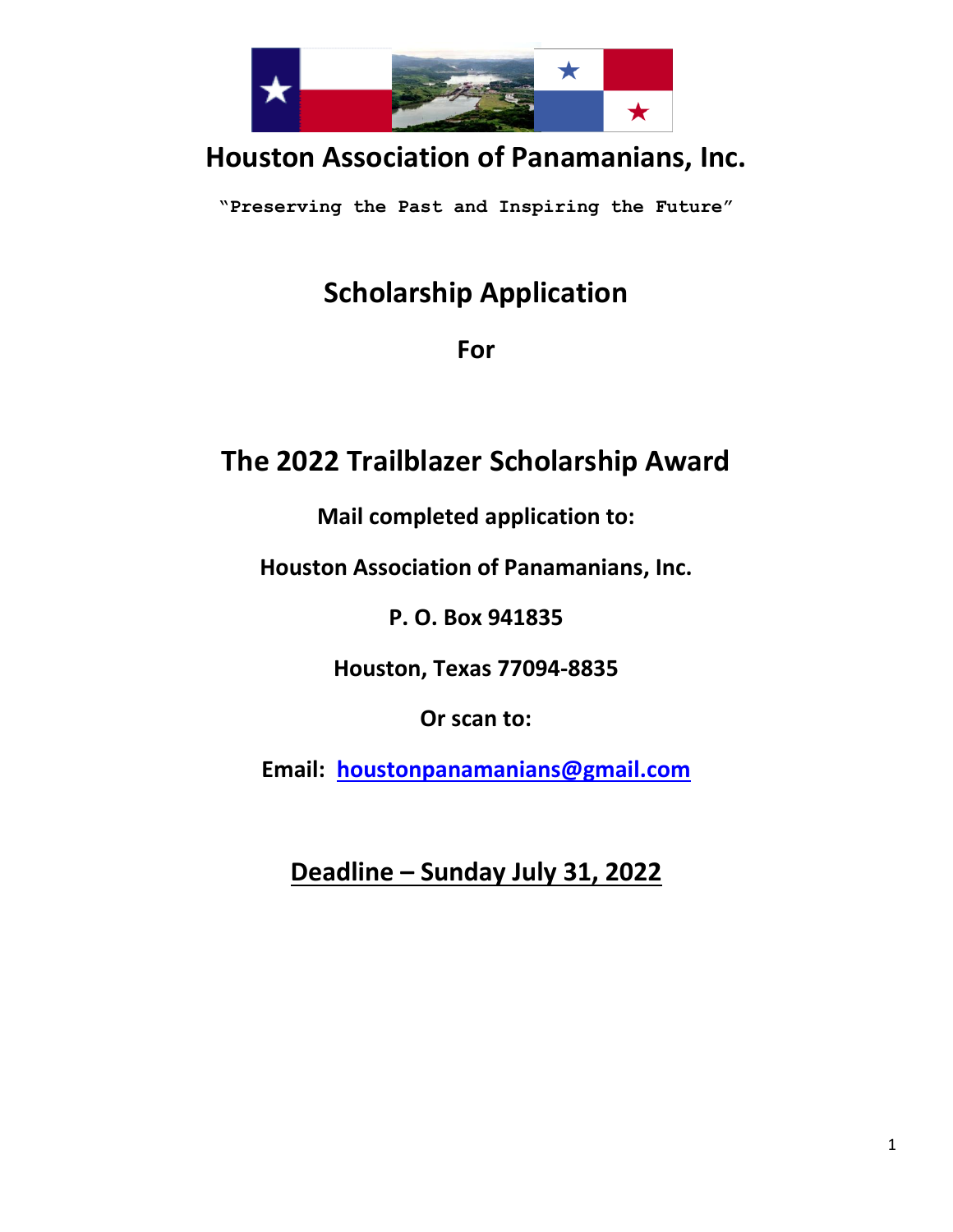

#### **Houston Association of Panamanians, Inc. Trailblazer Scholarship Application Information and Guidelines**

The Houston Association of Panamanians, Inc. is a 501c (3) nonprofit organization that awards scholarships to eligible candidates based on weighted criteria. The weighted criteria are: demonstrated financial need, high school/college GPA, demonstrated leadership skills, written essay, Houston Harris County or adjacent county residency, community service, and Panamanian heritage. Application packet is available on our website [www.houstonpanamanians.com](http://www.houstonpanamanianscom/) on April 1<sup>st</sup> - July 31<sup>st</sup> of the application year.

Monetary Scholarship Award: \$500.00 - \$1000.00 per recipient is awarded in the fall.

Deadline: Entire application packet must be postmarked by July 31<sup>st</sup>, or scanned and transmitted via email by midnight July  $31<sup>st</sup>$  of the application year.

**For this school year 2022 - 2023, we're also awarding two Trailblazer Scholarship to a Historically Black College or University (HBCU). To be considered, you are required to include on your application the information that identifies the college or university as a HBCU.** 

Eligibility:

- Current high school Senior in Houston Harris County or adjacent counties (Montgomery, Liberty, Chambers, Galveston, Brazoria, Ft. Bend, and Waller)
- Current college or university freshman or enrolled in a vocational/technical school within the state of Texas.
- High School graduate or General Equivalency Diploma (GED) recipient from an accredited institution.
- High School or College/University GPA at least 2.50.
- U.S. citizen or legal resident of the United States of America.
- Commit to volunteer at a HAP, Inc. event during the application year.

Scholarship Application Packet Documents

- Completed Application Form.
- If a high school Senior, high school transcript.
- If a college freshman, current college or university freshman transcript.
- 500-word essay. Select one of the following topics:
	- o My life
		- o Importance of Continued Education
		- o My True Life Hero
- Copy of High School Diploma or Copy of General Equivalency Diploma (GED) Diploma.
- Two letters of recommendation from a professional contact.
- SAT/ACT scores results for high school applicants.
- Signed Hold Harmless Agreement/Release form.

Processing Scholarship funds to College/University/Vocational Trade School

- An award letter will be emailed to the recipient(s) by August 20th of the application year. The scholarship recipient should accept the award through a letter addressed to HAP, Inc. – Attention Scholarship Committee. Acceptance may be transmitted via email.
- The correspondence should contain the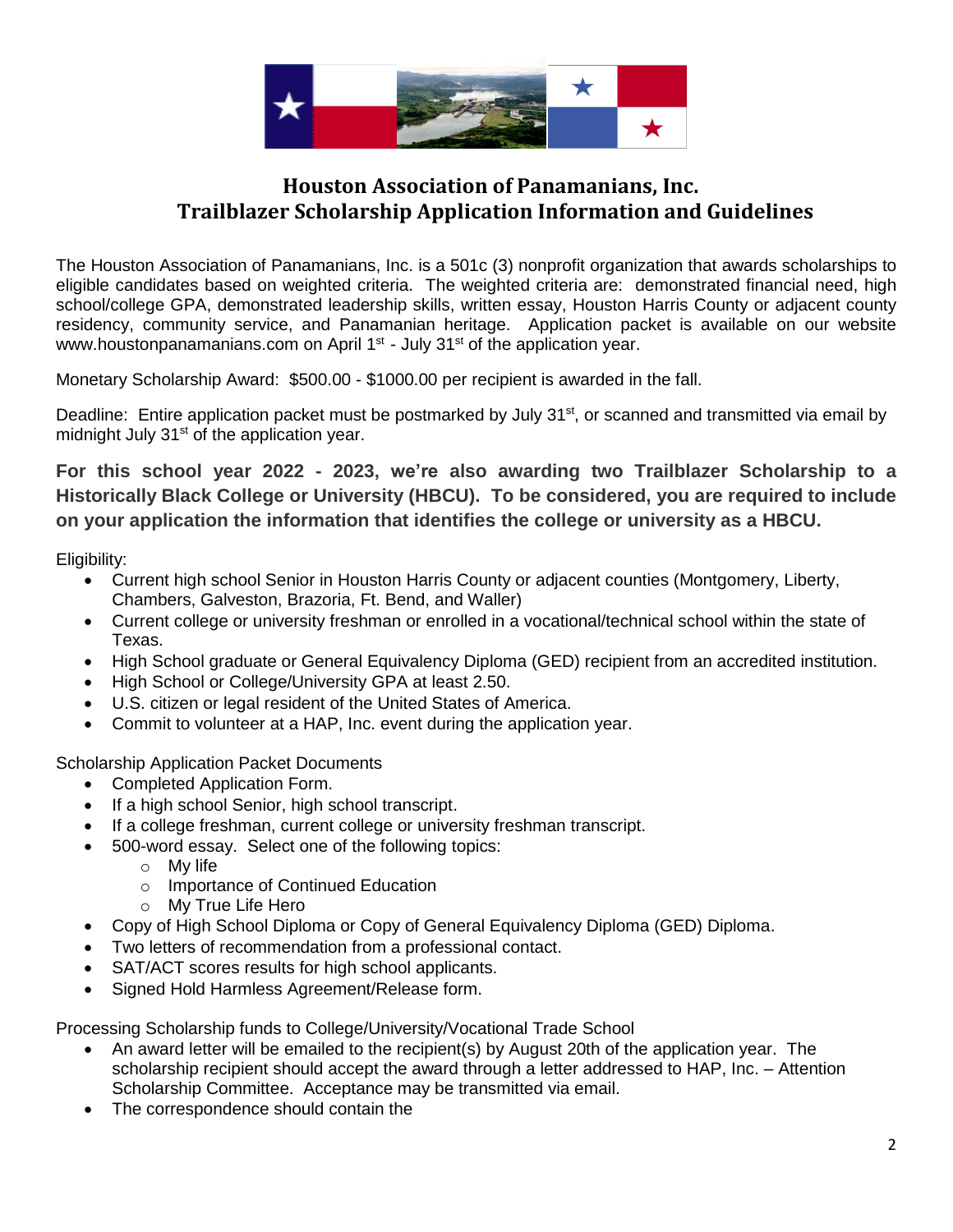- o College/university/trade school admission letter,
- o Educational facility's mailing address,
- o A current photo, and
- o Recipient's social security number or student ID number.
- $\bullet$  HAP, Inc. will transfer the funds directly to the designated educational institution by August 31<sup>st</sup>.

Submitted information and documentations become the property of HAP, Inc. Applicants are encouraged to make personal copies of all documentation submitted.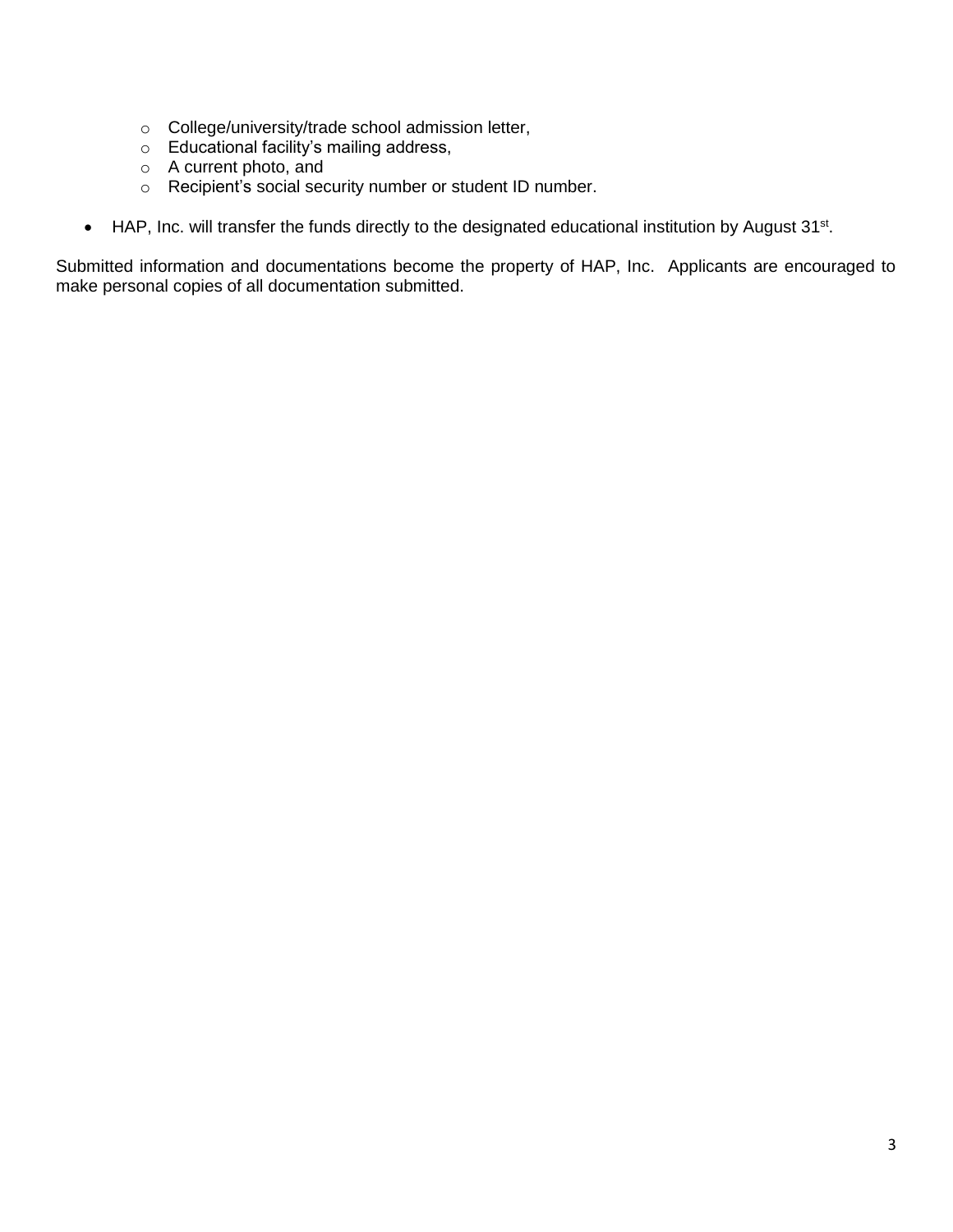

### **Houston Association of Panamanians, Inc. Trailblazer Scholarship Application PRINT LEGIBLY**

|                         | (circle one)        | Legal Applicant Name _______________________ Male Female email _________________                                          |                                      |               |              | (Last, First)               |
|-------------------------|---------------------|---------------------------------------------------------------------------------------------------------------------------|--------------------------------------|---------------|--------------|-----------------------------|
|                         | (MM/DD/YYYY)        | Date of Birth _________________________Previous HAP, Inc. Scholarship Recipient Y N                                       |                                      |               | (circle one) |                             |
|                         |                     |                                                                                                                           |                                      |               |              |                             |
|                         | (House No., Street) |                                                                                                                           |                                      | (City, State) |              | (Zip code)                  |
|                         |                     | Home Phone: $(\_\_ \_) (\_\_ \_ \_ \_ \_ \_ \_ \_ \_ \_ )$ Mobile Tel. No. $(\_\_ \_ \_ \_ \_ \_ \_ \_ \_ \_ \_ \_ \_ \_$ |                                      |               |              |                             |
|                         | (Father)            |                                                                                                                           |                                      | (Mother)      |              |                             |
|                         |                     |                                                                                                                           |                                      |               |              |                             |
|                         |                     | (Street)                                                                                                                  |                                      | (City, State) | (Zip Code)   |                             |
|                         |                     |                                                                                                                           |                                      |               |              |                             |
| Panamanian heritage Y N | (Circle one)        | Whom $\_\_$                                                                                                               | (Name/relationship to the applicant) |               |              |                             |
|                         |                     |                                                                                                                           |                                      |               |              |                             |
|                         |                     |                                                                                                                           |                                      |               |              | Fax The Contract of the Tax |
|                         |                     |                                                                                                                           |                                      |               |              |                             |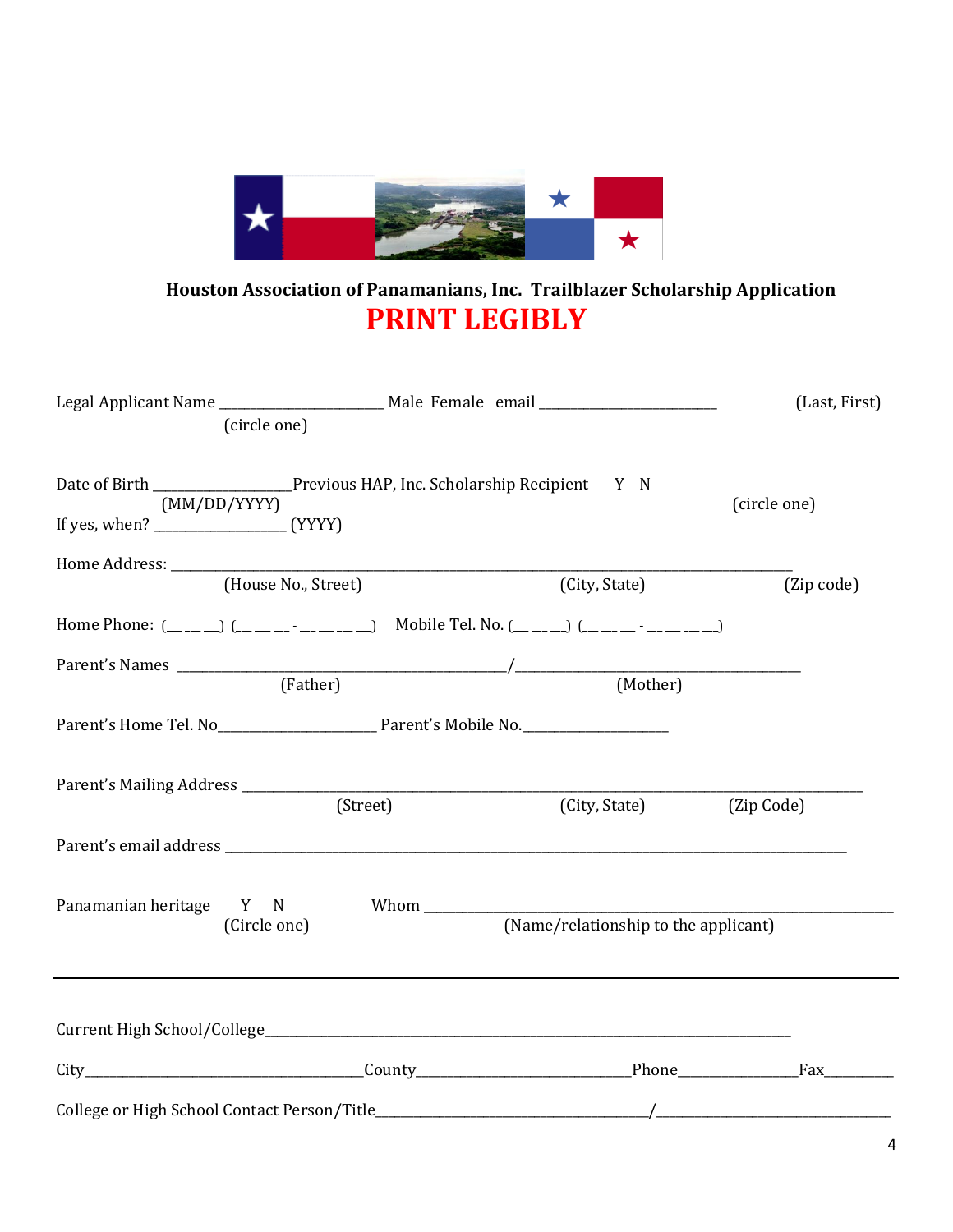|                                             |                                                                     | Graduation Date _______________________Number in Graduating Class _________Class Rank_________                 |                     |                                                                                                           |
|---------------------------------------------|---------------------------------------------------------------------|----------------------------------------------------------------------------------------------------------------|---------------------|-----------------------------------------------------------------------------------------------------------|
|                                             |                                                                     |                                                                                                                |                     |                                                                                                           |
|                                             |                                                                     | SAT score:______________________ or ACT score __________________ Date of Exam(s):_____________________________ |                     |                                                                                                           |
|                                             |                                                                     |                                                                                                                |                     | Have you been accepted to a college/university/vocational/technical school? Y _____ N _____ N/A _________ |
|                                             |                                                                     |                                                                                                                |                     |                                                                                                           |
|                                             |                                                                     |                                                                                                                |                     |                                                                                                           |
|                                             |                                                                     |                                                                                                                |                     |                                                                                                           |
|                                             | Major Field of study in college/university/vocational trade school: |                                                                                                                |                     |                                                                                                           |
|                                             |                                                                     |                                                                                                                |                     |                                                                                                           |
| <b>Financial Information:</b>               |                                                                     |                                                                                                                |                     |                                                                                                           |
|                                             |                                                                     |                                                                                                                |                     |                                                                                                           |
|                                             |                                                                     |                                                                                                                |                     |                                                                                                           |
|                                             |                                                                     | Avg. tuition cost per semester hour_________# of hours_________ = total semester tuition_________              |                     |                                                                                                           |
|                                             |                                                                     |                                                                                                                |                     |                                                                                                           |
|                                             |                                                                     |                                                                                                                |                     |                                                                                                           |
|                                             |                                                                     | Anticipated miscellaneous expenses:<br><u> </u>                                                                |                     |                                                                                                           |
|                                             |                                                                     |                                                                                                                |                     |                                                                                                           |
|                                             |                                                                     | Are you applying for other grants, or loans to cover your college expenses?                                    | Yes<br>(circle one) | N <sub>o</sub>                                                                                            |
| Explain your need for financial assistance: |                                                                     |                                                                                                                |                     |                                                                                                           |
|                                             |                                                                     |                                                                                                                |                     |                                                                                                           |
|                                             |                                                                     |                                                                                                                |                     |                                                                                                           |
|                                             |                                                                     |                                                                                                                |                     |                                                                                                           |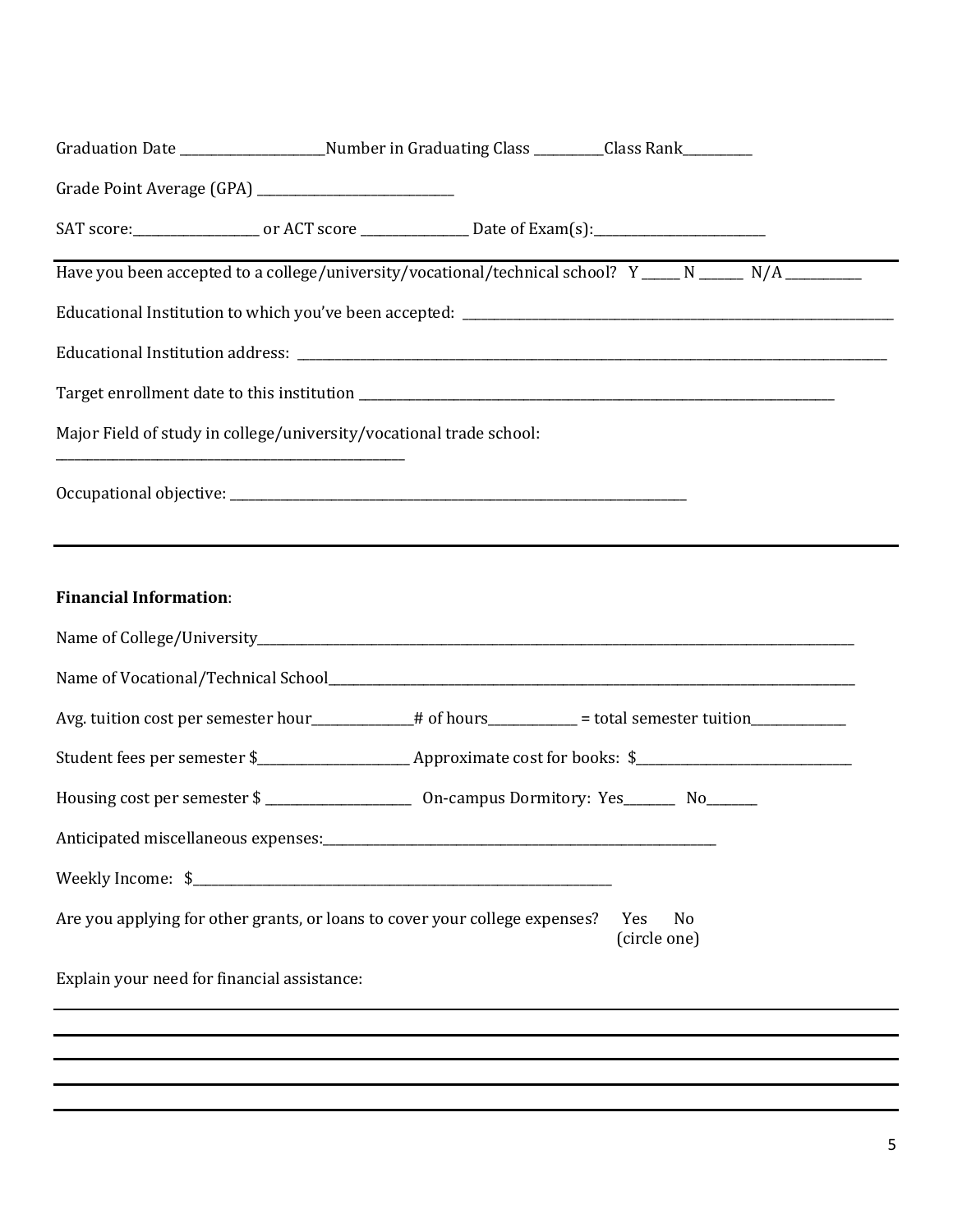# **Accolades (Honors, Awards)**<br>(Use this space)

|              | Award | Date |
|--------------|-------|------|
|              |       |      |
| ົາ           |       |      |
| ി<br>$\cdot$ |       |      |
| $\mathbf{4}$ |       |      |
|              |       |      |

## **Participation in Community Activities (Volunteer):**

| ORGANIZATION | SERVICE PROVIDED | DATE(s) | DURATION (years) |
|--------------|------------------|---------|------------------|
|              |                  |         |                  |
|              |                  |         |                  |
|              |                  |         |                  |
|              |                  |         |                  |
|              |                  |         |                  |
|              |                  |         |                  |
|              |                  |         |                  |
|              |                  |         |                  |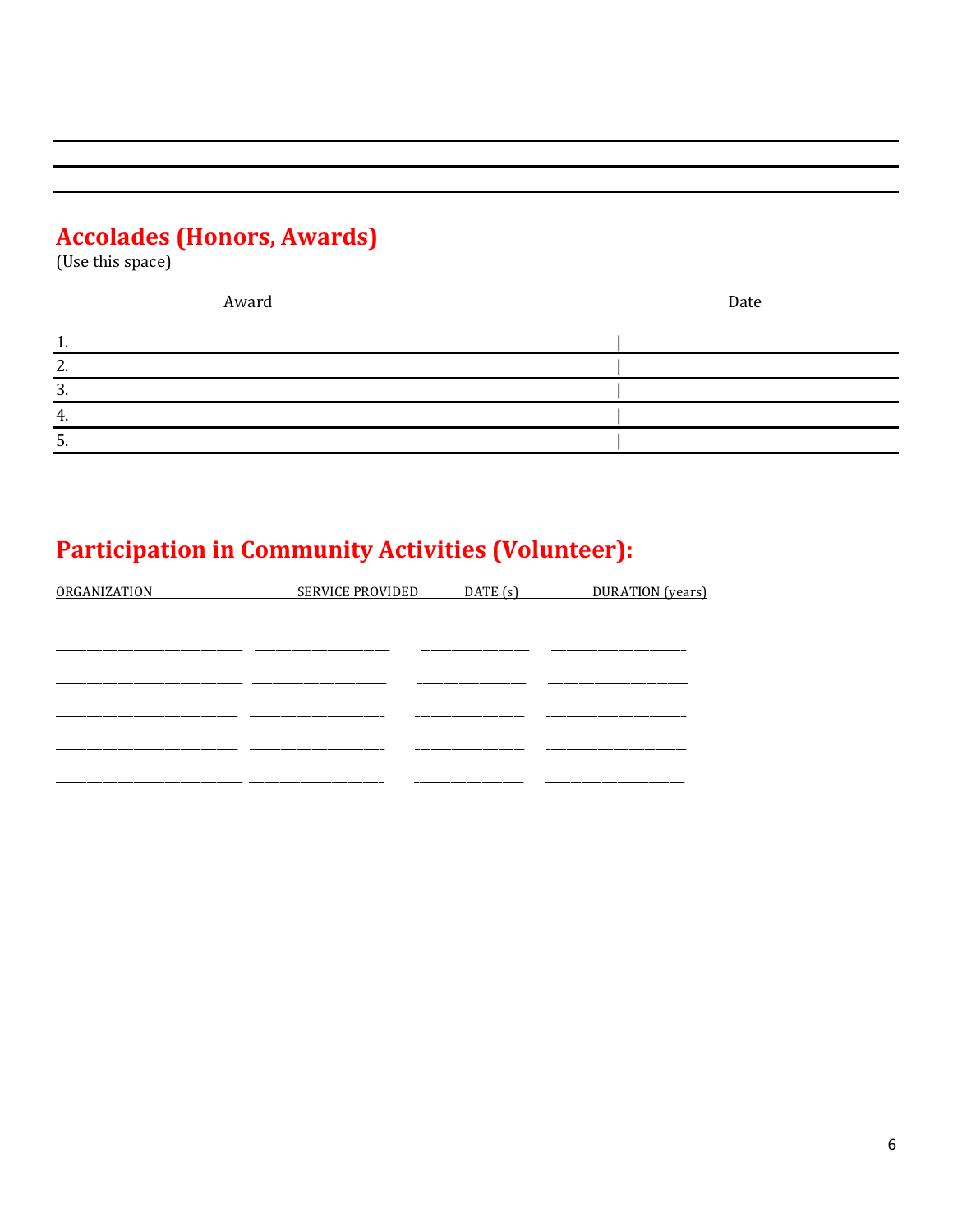

**Statement of Certification – Authorization to Verify, Photograph – and**

**Hold Harmless Agreement**

I, \_\_\_\_\_\_\_\_\_\_\_\_\_\_\_\_\_\_\_\_\_\_\_\_\_\_\_\_\_\_\_\_\_\_\_\_\_\_\_\_\_\_\_\_\_\_\_\_\_\_\_\_\_\_ certify that the statements and information submitted in this HAP, Inc. Scholarship Application Packet are accurate and correct, and that I presently meet all required eligibility criteria contained within the language of this application.

I understand the terms and conditions required for consideration of my candidacy; including the completeness of this form with required information. I also understand that I'm committing to volunteer for a HAP, Inc. event during the application year (2022/2023).

I authorize a bona fide representative of HAP, Inc. to seek and obtain verification of my submitted data. And I further authorize any agency, or legitimate custodian of my personal information to release to HAP, Inc. any information related to the matter of data or statements submitted within; including but not limited to academic records, civic activities, citizenship or residency, and financial status. A copy of this authorization bearing my signature is deemed to have equal effect and enforcement as the original copy.

Any person or agency releasing relevant information described within this authorization is hereby absolved from libel.

I further grant HAP, Inc. permission to photograph me and conduct interviews with me for purposes related to the selection process, potential awards, and publicity related to the Scholarship Initiative of its organization. I understand and further authorize HAP, Inc. to use the photos and collected data in non-damaging publicity by television, films, visuals, graphics, electronics, and printed or other media.

I agree to release, indemnify, and hold harmless the Houston Association of Panamanians, Inc. or its Board of Directors with respect to claims related to photographs, or information collected in writing or by interviews for this Scholarship Initiative.

I have read, acknowledged, and further understand the content of this Statement of Certification-Authorization to Verify, and Hold Harmless Agreement.

The effective date of this agreement is the date of my signature below; and it shall expire at the end of the academic year in session. Terms understood, and agreeable.